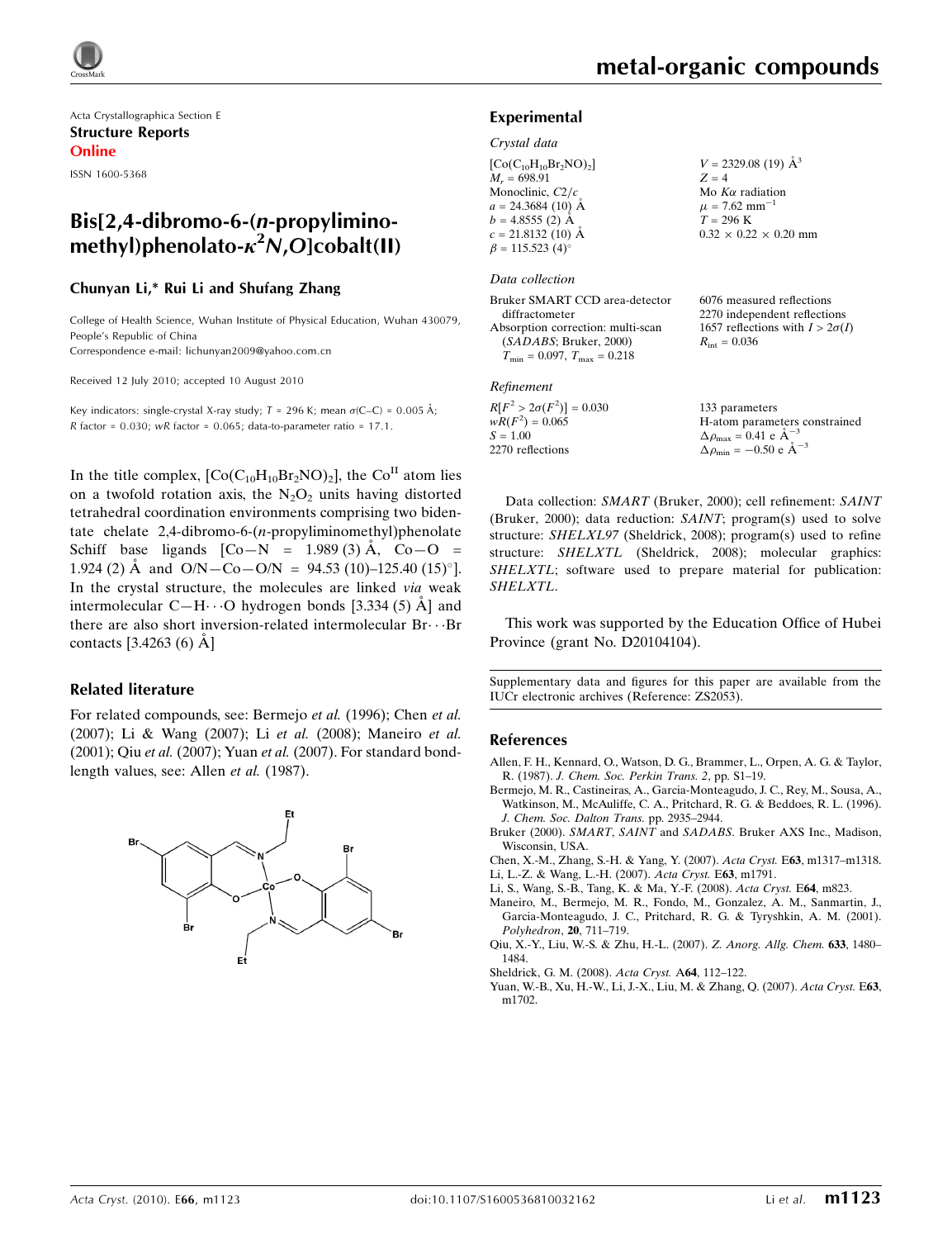# **supporting information**

*Acta Cryst.* (2010). E**66**, m1123 [https://doi.org/10.1107/S1600536810032162]

# **Bis[2,4-dibromo-6-(***n***-propyliminomethyl)phenolato-***κ***<sup>2</sup>** *N***,***O***]cobalt(II)**

## **Chunyan Li, Rui Li and Shufang Zhang**

## **S1. Comment**

The Lewis base adducts of the 3,5-dibromosalicylidene compounds derived from the condensation of 3,5-dibromosalicylaldehyde with various primary amines are of interest, forming complexes with a large number of transition metals (Chen *et al.*, 2007; Qiu *et al.*, 2007; Maneiro *et al.*, 2001; Bermejo *et al.*, 1996). Recently, mononuclear zinc(II) and nickel(II) compounds of Schiff base ligands derived from the condensation of 3,5-dibromosalicylaldehyde with cyclopropylamine have been structurally characterized (Li & Wang, 2007; Yuan *et al.*, 2007). As an extension of this work, the crystal structure of the title Co<sup>II</sup> complex,  $[C_{20}H_{20}Br_4CoN_2O_2]$  (I), is reported here.

In (I), the Co<sup>II</sup> atoms have distorted tetrahedral coordination environments with two bidentate Schiff base ligands, derived from the condensation of 3,5-dibromosalicylaldehyde and *n*-propylamine, acting as chelates through their phenolate O and azomethine N atoms [Co—N 1.989 (3) Å; Co—O 1.924 (2) Å; bond-angle range 94.53 (10)– 125.40 (15)°] (Fig. 1). The Co atoms lie on two-fold rotation axes. The C7=N1 bond length of 1.274 (4) Å is somewhat shorter than 1.284 (2) Å observed in the previously reported compound of a Schiff base ligand derived from the condensation of salicylaldehyde with *n*-propylamine (Li *et al.*, 2008). The angle between the two O1—Co1—N1 planes of the molecule is equal to 84.13°. All bond lengths are within normal ranges (Allen *et al.*, 1987). In the crystal structure, the molecules are linked *via* weak intermolecular C—H···O hydrogen bonds and there are also short inversion-related inermolecular Br···Br contacts [3.4263 (6) Å] (Fig. 2).

## **S2. Experimental**

3,5-Dibromosalicylaldehyde (560 mg, 2 mmol) and *n*-propylamine (118 mg, 2 mmol) were dissolved in methanol (25 ml). The mixture was stirred for 30 min to give an orange solution, which was added to a methanol solution (15 ml) of  $Co(NO<sub>3</sub>)<sub>2</sub>·6H<sub>2</sub>O$  (280 mg, 1 mmol). The mixture was stirred for another 20 min at room temperature to give a red solution and then filtered. The filtrate was kept in air for 5 d, forming red blocky crystals. The crystals were isolated, washed three times with distilled water and dried in a vacuum desiccator containing anhydrous CaCl<sub>2</sub> (yield 68%). Analysis calculated for C20H20Br4CoN2O2: C 34.37, H 2.88, N 4.01%; found: C 34.17, H 2.90, N 3.99%. IR (KBr, cm-1): 3447, 3062, 2966, 2877, 2359, 1619, 1577, 1504, 1434, 1407, 1307, 1212, 1161, 1095, 1040, 865, 838, 749, 705, 604, 466.

### **S3. Refinement**

All the H atoms were placed in geometrically idealized positions and constrained to ride on their parent atoms, with C— H distances of 0.93–0.97 Å, and with  $U_{iso}(H) = 1.2U_{eq}(carrier)$  or  $1.5U_{eq}(metric)$  groups).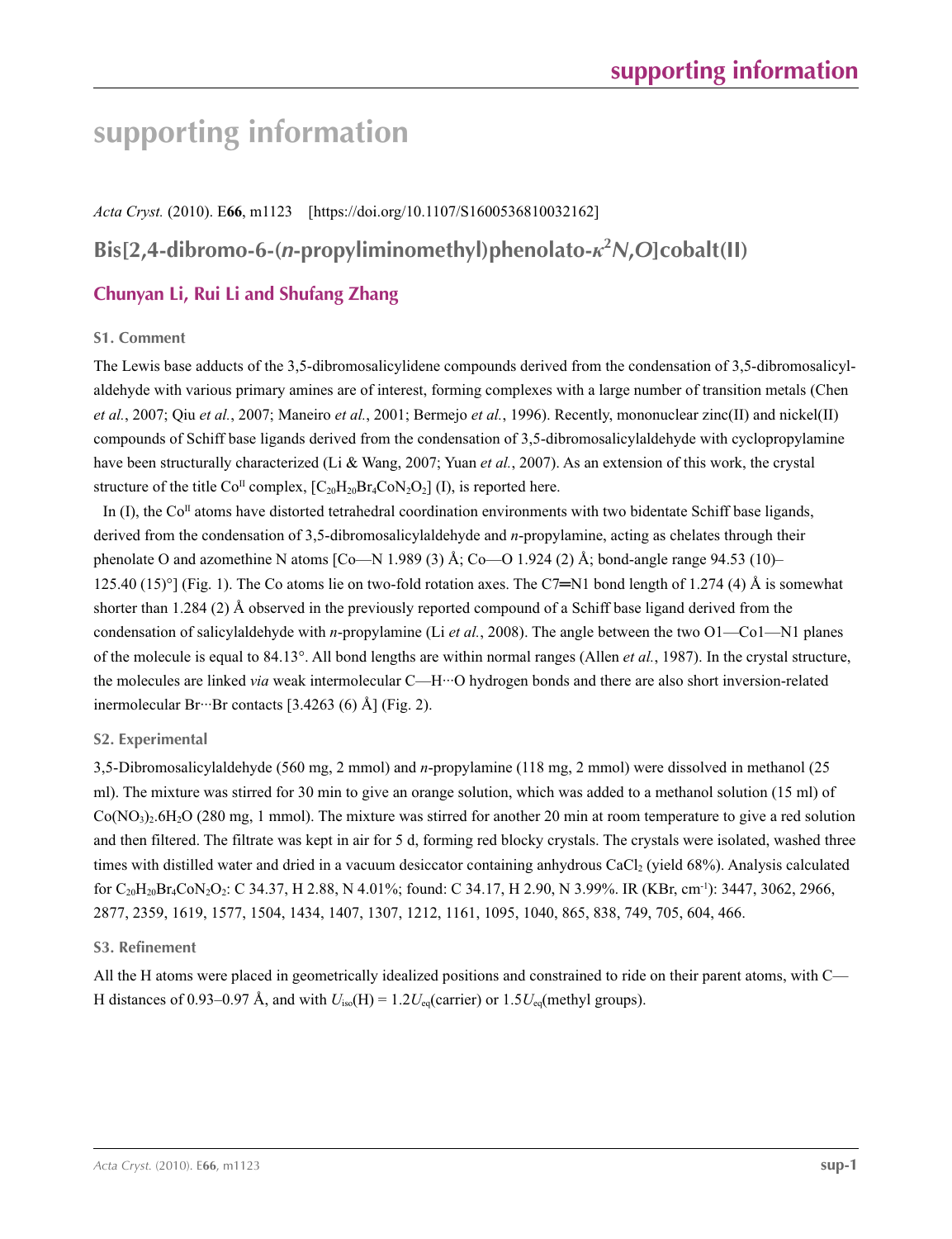

## **Figure 1**

The structure and atom-numbering scheme of the title compound (I), showing 30% probability displacement ellipsoids. The complex has two-fold rotational symmetry, the atoms labeled with the suffix A are related to the primary atoms by the symmetry code  $-x$ ,  $y$ ,  $-z + 3/2$ .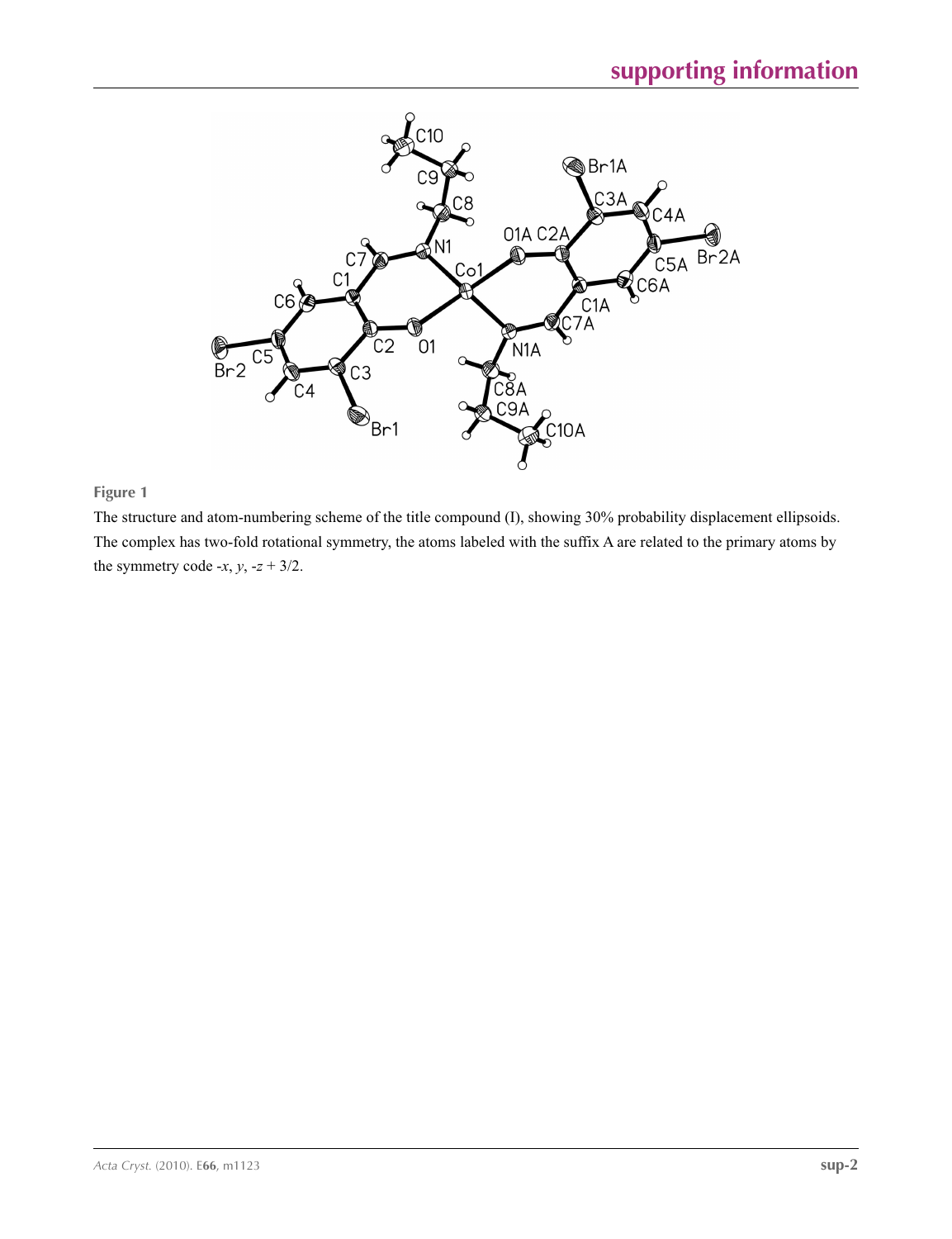

## **Figure 2**

The crystal packing of the title compound (I) viewed along the *b* axis, linked *via* intermolecular C—H···O hydrogen bonds (dashed lines).

**Bis[2,4-dibromo-6-(***n***-propyliminomethyl)phenolato-** *κ***<sup>2</sup>** *N***,***O***]cobalt(II)** 

| Crystal data                                                                                                                                                                                                                                      |                                                                                                                                                                                                                                                                           |
|---------------------------------------------------------------------------------------------------------------------------------------------------------------------------------------------------------------------------------------------------|---------------------------------------------------------------------------------------------------------------------------------------------------------------------------------------------------------------------------------------------------------------------------|
| $[Co(C_{10}H_{10}Br_2NO)_2]$<br>$M_r = 698.91$<br>Monoclinic, $C2/c$<br>Hall symbol: -C 2yc<br>$a = 24.3684(10)$ Å<br>$b = 4.8555(2)$ Å<br>$c = 21.8132(10)$ Å<br>$\beta$ = 115.523 (4) <sup>o</sup><br>$V = 2329.08(19)$ Å <sup>3</sup><br>$Z=4$ | $F(000) = 1348$<br>$D_x = 1.993$ Mg m <sup>-3</sup><br>Mo Ka radiation, $\lambda = 0.71073$ Å<br>Cell parameters from 1806 reflections<br>$\theta$ = 3.3–25.5°<br>$\mu$ = 7.62 mm <sup>-1</sup><br>$T = 296 \text{ K}$<br>Block, red<br>$0.32 \times 0.22 \times 0.20$ mm |
| Data collection                                                                                                                                                                                                                                   |                                                                                                                                                                                                                                                                           |
| Bruker SMART CCD area-detector<br>diffractometer<br>Radiation source: fine-focus sealed tube                                                                                                                                                      | Absorption correction: multi-scan<br>(SADABS; Bruker, 2000)<br>$T_{\min}$ = 0.097, $T_{\max}$ = 0.218                                                                                                                                                                     |
|                                                                                                                                                                                                                                                   | 6076 measured reflections                                                                                                                                                                                                                                                 |
| Graphite monochromator                                                                                                                                                                                                                            |                                                                                                                                                                                                                                                                           |
| $\varphi$ and $\omega$ scans                                                                                                                                                                                                                      | 2270 independent reflections                                                                                                                                                                                                                                              |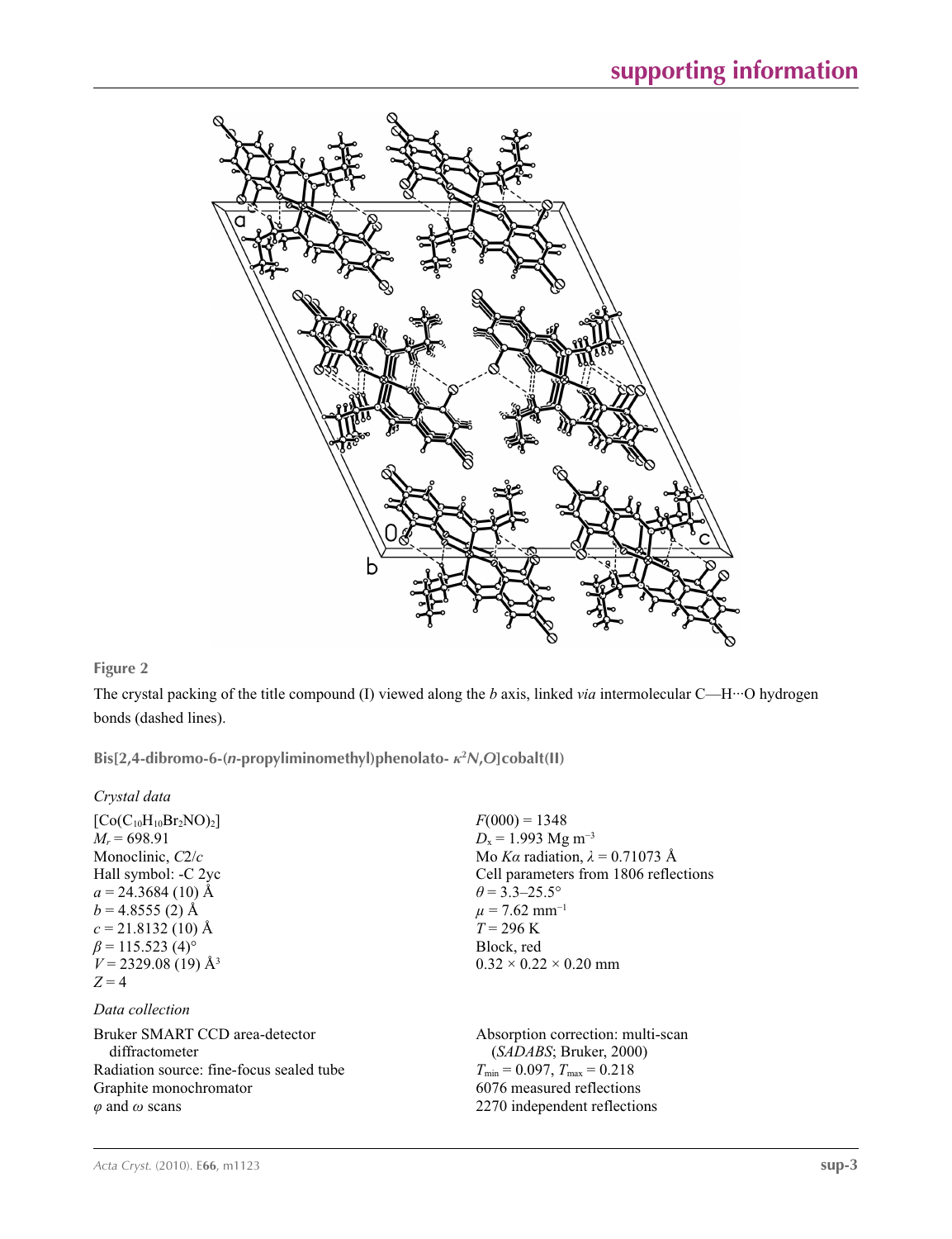| 1657 reflections with $I > 2\sigma(I)$                                  | $h = -29 \rightarrow 21$                                    |
|-------------------------------------------------------------------------|-------------------------------------------------------------|
| $R_{\text{int}} = 0.036$                                                | $k = -5 \rightarrow 5$                                      |
| $\theta_{\text{max}} = 26.0^{\circ}, \theta_{\text{min}} = 1.9^{\circ}$ | $l = -26 \rightarrow 26$                                    |
| Refinement                                                              |                                                             |
| Refinement on $F^2$                                                     | Secondary atom site location: difference Fourier            |
| Least-squares matrix: full                                              | map                                                         |
| $R[F^2 > 2\sigma(F^2)] = 0.030$                                         | Hydrogen site location: inferred from                       |
| $wR(F^2) = 0.065$                                                       | neighbouring sites                                          |
| $S = 1.00$                                                              | H-atom parameters constrained                               |
| 2270 reflections                                                        | $w = 1/[\sigma^2(F_0^2) + (0.0251P)^2 + 0.88P]$             |
| 133 parameters                                                          | where $P = (F_0^2 + 2F_s^2)/3$                              |
| 0 restraints                                                            | $(\Delta/\sigma)_{\text{max}}$ < 0.001                      |
| Primary atom site location: structure-invariant                         | $\Delta\rho_{\text{max}} = 0.41 \text{ e } \text{\AA}^{-3}$ |
| direct methods                                                          | $\Delta \rho_{\rm min} = -0.50 \text{ e } \text{\AA}^{-3}$  |

## *Special details*

**Geometry**. All e.s.d.'s (except the e.s.d. in the dihedral angle between two l.s. planes) are estimated using the full covariance matrix. The cell e.s.d.'s are taken into account individually in the estimation of e.s.d.'s in distances, angles and torsion angles; correlations between e.s.d.'s in cell parameters are only used when they are defined by crystal symmetry. An approximate (isotropic) treatment of cell e.s.d.'s is used for estimating e.s.d.'s involving l.s. planes.

**Refinement**. Refinement of  $F^2$  against ALL reflections. The weighted R-factor wR and goodness of fit *S* are based on  $F^2$ , conventional *R*-factors *R* are based on *F*, with *F* set to zero for negative  $F^2$ . The threshold expression of  $F^2 > \sigma(F^2)$  is used only for calculating *R*-factors(gt) *etc*. and is not relevant to the choice of reflections for refinement. *R*-factors based on *F*<sup>2</sup> are statistically about twice as large as those based on *F*, and *R*- factors based on ALL data will be even larger.

|                  | $\boldsymbol{\chi}$ | $\mathcal{Y}$ | $\boldsymbol{Z}$ | $U_{\rm iso}$ */ $U_{\rm eq}$ |
|------------------|---------------------|---------------|------------------|-------------------------------|
| Co <sub>1</sub>  | 0.0000              | 0.31955(14)   | 0.7500           | 0.03770(18)                   |
| Br1              | 0.028614(18)        | 0.79002(8)    | 0.569909(19)     | 0.05211(14)                   |
| Br2              | 0.232643(17)        | 0.11525(10)   | 0.62503(2)       | 0.06655(17)                   |
| N1               | 0.07574(11)         | 0.1053(6)     | 0.80081(13)      | 0.0385(7)                     |
| O <sub>1</sub>   | 0.03028(9)          | 0.5013(5)     | 0.69236(11)      | 0.0413(6)                     |
| C1               | 0.11919(14)         | 0.2181(7)     | 0.72164(16)      | 0.0369(8)                     |
| C <sub>2</sub>   | 0.07618(13)         | 0.4180(7)     | 0.68171(16)      | 0.0341(8)                     |
| C <sub>3</sub>   | 0.08482(14)         | 0.5258(7)     | 0.62579(16)      | 0.0368(8)                     |
| C4               | 0.13048(15)         | 0.4419(8)     | 0.60975(18)      | 0.0440(9)                     |
| H4               | 0.1343              | 0.5164        | 0.5725           | $0.053*$                      |
| C <sub>5</sub>   | 0.17107(15)         | 0.2444(8)     | 0.64965(19)      | 0.0437(9)                     |
| C6               | 0.16661(15)         | 0.1351(8)     | 0.70498(18)      | 0.0468(9)                     |
| H6               | 0.1949              | 0.0056        | 0.7318           | $0.056*$                      |
| C7               | 0.11686(14)         | 0.0829(7)     | 0.77979(17)      | 0.0415(9)                     |
| H7               | 0.1491              | $-0.0336$     | 0.8046           | $0.050*$                      |
| C8               | 0.08417(17)         | $-0.0483(8)$  | 0.86238(18)      | 0.0516(10)                    |
| H <sub>8</sub> A | 0.1148              | $-0.1894$     | 0.8712           | $0.062*$                      |
| H8B              | 0.0464              | $-0.1385$     | 0.8552           | $0.062*$                      |
| C9               | 0.10364(16)         | 0.1417(9)     | 0.92354(18)      | 0.0559(11)                    |
| H9A              | 0.0750              | 0.2931        | 0.9127           | $0.067*$                      |
| H9B              | 0.1023              | 0.0408        | 0.9612           | $0.067*$                      |
| C10              | 0.16709(18)         | 0.2569(10)    | 0.9451(2)        | 0.0746(14)                    |

*Fractional atomic coordinates and isotropic or equivalent isotropic displacement parameters (Å2 )*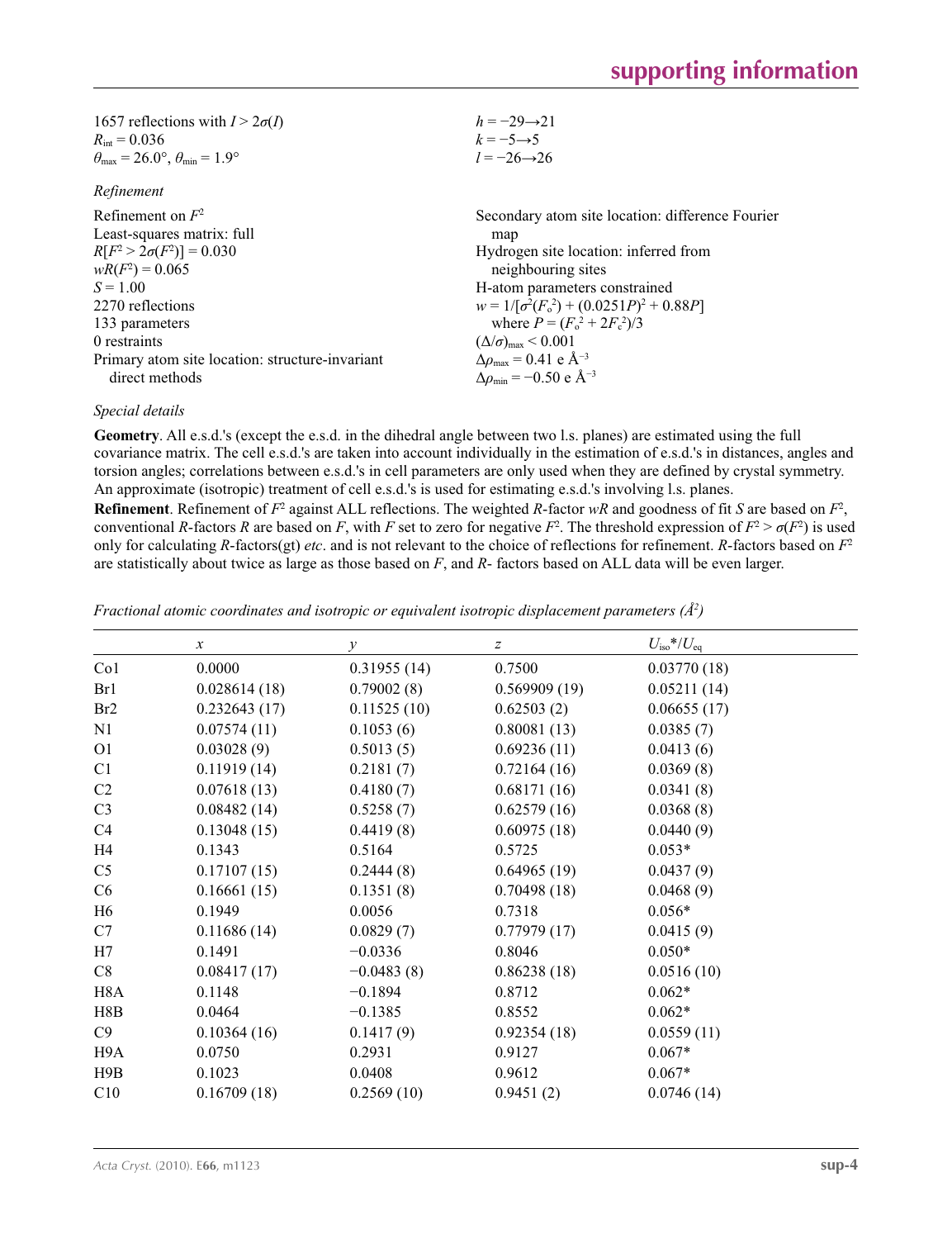# **supporting information**

| H10A | 0.1958 | 0.1081 | 0.9567 | $0.112*$ |
|------|--------|--------|--------|----------|
| H10B | 0.1772 | 0.3744 | 0.9838 | $0.112*$ |
| H10C | 0.1685 | 0.3610 | 0.9083 | $0.112*$ |

*Atomic displacement parameters (Å2 )*

|                | $U^{11}$   | $L^{22}$   | $U^{33}$   | $U^{12}$      | $U^{13}$    | $U^{23}$      |
|----------------|------------|------------|------------|---------------|-------------|---------------|
| Co1            | 0.0308(3)  | 0.0523(4)  | 0.0343(4)  | 0.000         | 0.0181(3)   | 0.000         |
| Br1            | 0.0656(3)  | 0.0533(3)  | 0.0443(2)  | 0.0123(2)     | 0.03017(19) | 0.01239(19)   |
| Br2            | 0.0498(2)  | 0.0945(4)  | 0.0726(3)  | 0.0031(2)     | 0.0427(2)   | $-0.0139(3)$  |
| N1             | 0.0333(15) | 0.0490(19) | 0.0339(16) | $-0.0022(14)$ | 0.0150(12)  | 0.0031(14)    |
| O <sub>1</sub> | 0.0377(12) | 0.0517(16) | 0.0424(13) | 0.0080(11)    | 0.0247(11)  | 0.0090(12)    |
| C <sub>1</sub> | 0.0351(18) | 0.044(2)   | 0.0357(19) | $-0.0021(16)$ | 0.0191(15)  | $-0.0042(16)$ |
| C <sub>2</sub> | 0.0324(17) | 0.038(2)   | 0.0349(19) | $-0.0042(16)$ | 0.0176(15)  | $-0.0035(16)$ |
| C <sub>3</sub> | 0.0448(19) | 0.035(2)   | 0.0363(19) | $-0.0020(16)$ | 0.0230(16)  | $-0.0034(16)$ |
| C <sub>4</sub> | 0.050(2)   | 0.050(2)   | 0.042(2)   | $-0.0075(19)$ | 0.0297(18)  | $-0.0053(18)$ |
| C <sub>5</sub> | 0.0372(19) | 0.056(3)   | 0.049(2)   | $-0.0048(18)$ | 0.0285(17)  | $-0.0104(19)$ |
| C <sub>6</sub> | 0.0334(19) | 0.061(3)   | 0.045(2)   | 0.0065(18)    | 0.0156(16)  | 0.0001(19)    |
| C7             | 0.0323(18) | 0.049(2)   | 0.042(2)   | 0.0064(16)    | 0.0147(16)  | 0.0080(17)    |
| C8             | 0.050(2)   | 0.060(3)   | 0.047(2)   | $-0.003(2)$   | 0.0231(18)  | 0.015(2)      |
| C9             | 0.046(2)   | 0.088(3)   | 0.037(2)   | $-0.006(2)$   | 0.0215(17)  | 0.010(2)      |
| C10            | 0.053(3)   | 0.112(4)   | 0.051(3)   | $-0.016(3)$   | 0.015(2)    | 0.002(3)      |

## *Geometric parameters (Å, º)*

| $Co1 - O1i$                   | 1.924(2)   | $C4 - C5$      | 1.383(5) |
|-------------------------------|------------|----------------|----------|
| $Co1 - O1$                    | 1.924(2)   | $C4 - H4$      | 0.9300   |
| $Co1-M1i$                     | 1.989(3)   | $C5-C6$        | 1.365(5) |
| $Co1 - N1$                    | 1.989(3)   | $C6 - H6$      | 0.9300   |
| $Br1-C3$                      | 1.889(3)   | $C7 - H7$      | 0.9300   |
| $Br2-C5$                      | 1.905(3)   | $C8-C9$        | 1.520(5) |
| $N1 - C7$                     | 1.274(4)   | $C8 - H8A$     | 0.9700   |
| $N1 - C8$                     | 1.471(4)   | $C8 - H8B$     | 0.9700   |
| $O1-C2$                       | 1.301(3)   | $C9 - C10$     | 1.516(5) |
| $C1-C6$                       | 1.411(5)   | $C9 - H9A$     | 0.9700   |
| $C1-C2$                       | 1.419(4)   | $C9 - H9B$     | 0.9700   |
| $C1-C7$                       | 1.451(4)   | $C10 - H10A$   | 0.9600   |
| $C2-C3$                       | 1.424(4)   | $C10 - H10B$   | 0.9600   |
| $C3-C4$                       | 1.365(4)   | $C10 - H10C$   | 0.9600   |
| $O1 - Co1 - O1$               | 125.40(15) | $C5-C6-C1$     | 120.2(3) |
| $O1^i$ -Co $1$ -N $1^i$       | 94.53(10)  | $C5-C6-H6$     | 119.9    |
| $O1 - Co1 - N1$ <sup>i</sup>  | 113.63(10) | $C1-C6-H6$     | 119.9    |
| $O1^i$ -Co $1$ -N $1$         | 113.64(10) | $N1-C7-C1$     | 127.5(3) |
| $O1 - Co1 - N1$               | 94.53(10)  | $N1-C7-H7$     | 116.2    |
| $N1$ <sup>i</sup> -Co $1$ -N1 | 116.90(16) | $C1-C7-H7$     | 116.2    |
| $C7 - N1 - C8$                | 117.6(3)   | $N1 - C8 - C9$ | 111.2(3) |
| $C7 - N1 - Co1$               | 122.0(2)   | $N1-C8-H8A$    | 109.4    |
|                               |            |                |          |